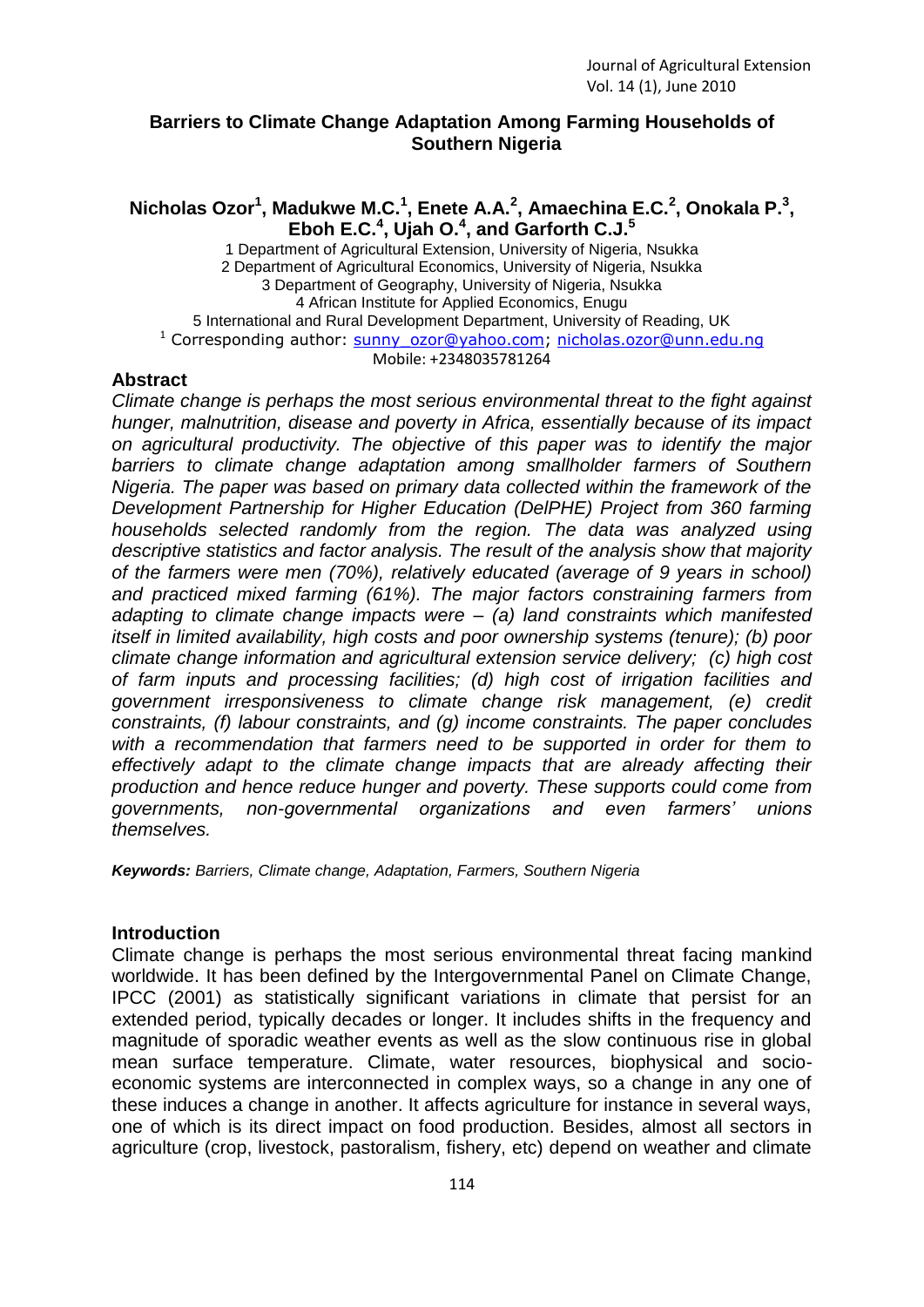whose variability have meant that rural farmers who implement their regular annual farm business plans risks total failure due to climate change effects (Ozor *et al*, 2010). The vulnerability of the developing countries like Nigeria is worsened by heavy reliance on renewable natural resources for livelihoods, employment and incomes.

Agriculture contributes about 40% to Nigeria's Gross Domestic Product (GDP), is the main source of food, employs 70-80% of the population and production in most of the sectors is dependent on weather and climate (Ozor, 2009). Climatic change, which is attributable to natural climate cycle and human activities, has adversely affected agricultural productivity in Africa (Ziervogel *et al.,* 2006). As the planet warms, rainfall patterns shift, and extreme events such as droughts, floods, and forest fires become more frequent (Zoellick, 2009). This results in poor and unpredictable yields, thereby making farmers more vulnerable, particularly in Africa (UNFCCC, 2007). Farmers (who constitute the bulk of the poor in Africa) face challenges of tragic crop failures, reduced agricultural productivity, increased hunger, malnutrition and diseases (Zoellick, 2009). It is projected that crop yield in Africa may fall by 10-20% by 2050 or even up to 50% due to climate change (Jones and Thornton, 2003), particularly because African agriculture is predominantly rain-fed and hence fundamentally dependent on the vagaries of weather. As the people of Africa strive to overcome poverty and advance economic growth, this phenomenon threatens to deepen vulnerabilities, erode hard-won gains and seriously undermine prospects for development (WBGU, 2004 and Zoellick, 2009). There is therefore the need for concerted efforts toward tackling this menace.

 Much of climatic change agricultural research has tended to concentrate on assessing the sensitivity of various attributes of crop systems (e.g. crop/livestock yields, pest, diseases, weeds etc) - the bio-physical aspects of food production, with little or no regard to the socioeconomic aspects. These partial assessments, most often consider climatic change effects in isolation, providing little insight into what and how they are doing to cope with climate change and especially what constrain them from adapting. To better address the food security concerns that are central to economic and sustainable development agenda especially the millennium development goals (MDGs), it is desirable to also address these aspects of climate change and agriculture. Wisner *et al* (2004) reports that the vulnerability of agriculture is not determined by the nature and magnitude of environmental stress like climate change per se, but by the combination of the societal capacity to cope with and/or recover from environmental change. While the coping capacity and degree of exposure is related to environmental changes, they are both also related to changes in societal aspects such as land use and cultural practices. This paper discusses the barriers encountered by farmers in adapting to climate change in Southern Nigeria. The paper is based on primary data collected within the framework of Development Partnerships in Higher Education (DelPHE) Project 326, which was funded by the British Department for International Development (DFID).

#### **Purpose and objectives**

The overall purpose of the study was to identify the barriers to climate change adaptation among farming households of Southern Nigeria. Specifically, the paper sought to:

1. Characterize the farming households in Southern Nigeria; and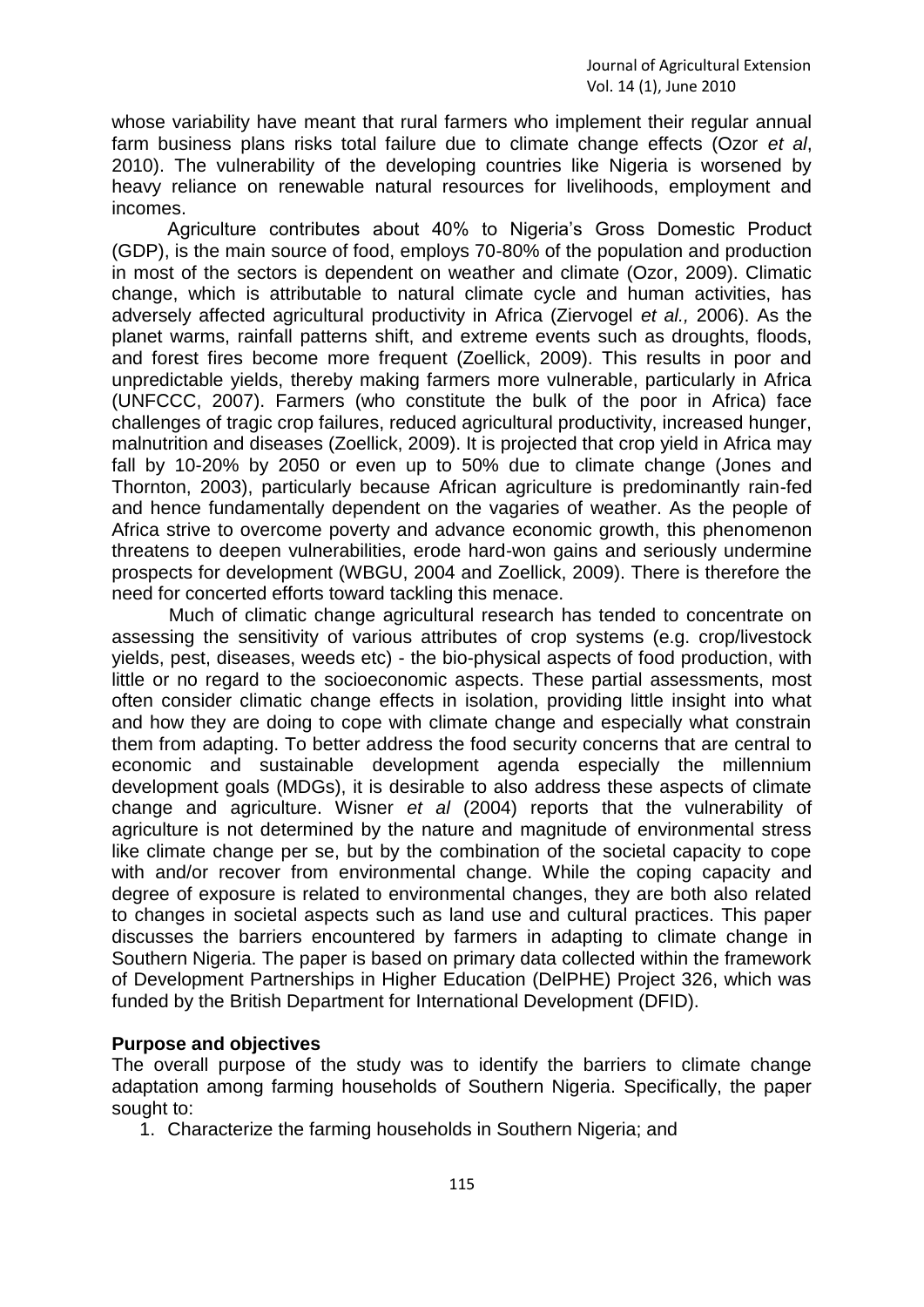2. Identify the barriers to climate change adaptation among farming households of Southern Nigeria.

# **Methodology**

## **The Study area**

The study area is Southern Nigeria (Figure 1). Southern Nigeria is made up of three geopolitical zones namely; Southeast, Southwest, and South-south zones. Its climate is characterized by strong latitudinal zones, becoming progressively drier as one moves north from the coast. Rainfall is the key climatic variable, and there is a marked alternation of wet and dry seasons in most areas. Two air masses control rainfall - moist northward-moving maritime air coming from the Atlantic Ocean and dry continental air coming south from the African landmass.



**Figure 1: Map of Southern Nigeria**

The rainy season usually begins in February or March as moist Atlantic air, known as the southwest monsoon, invades the country. The beginning of the rains is usually marked by the incidence of high winds and heavy but scattered squalls. By April or early May in most years, the rainy season is under way throughout most of the area. The usual peak of the rainy season occurs through most of southern Nigeria in July with a dip in precipitation during the month of August. Although rarely completely dry, this August dip in rainfall, which is especially marked in the southwest, can be useful agriculturally, because it allows a brief dry period for grain harvesting.

From September through November, the northeast trade winds generally bring a season of clear skies, moderate temperatures, and lower humidity for most of the country. From December through February, however, the northeast trade winds blow strongly and often bring with them a load of fine dust from the Sahara. These dust-laden winds, known locally as the harmattan, often appear as a dense fog and cover everything with a layer of fine particles.

The greatest total precipitation is generally in the South-south, along the coast around Bonny (south of Port Harcourt) and east of Calabar, where the mean annual rainfall is more than 4,000 millimeters. Most of the rest of the South-south and Southeast receives between 2,000 and 3,000 millimeters of rain per year, and the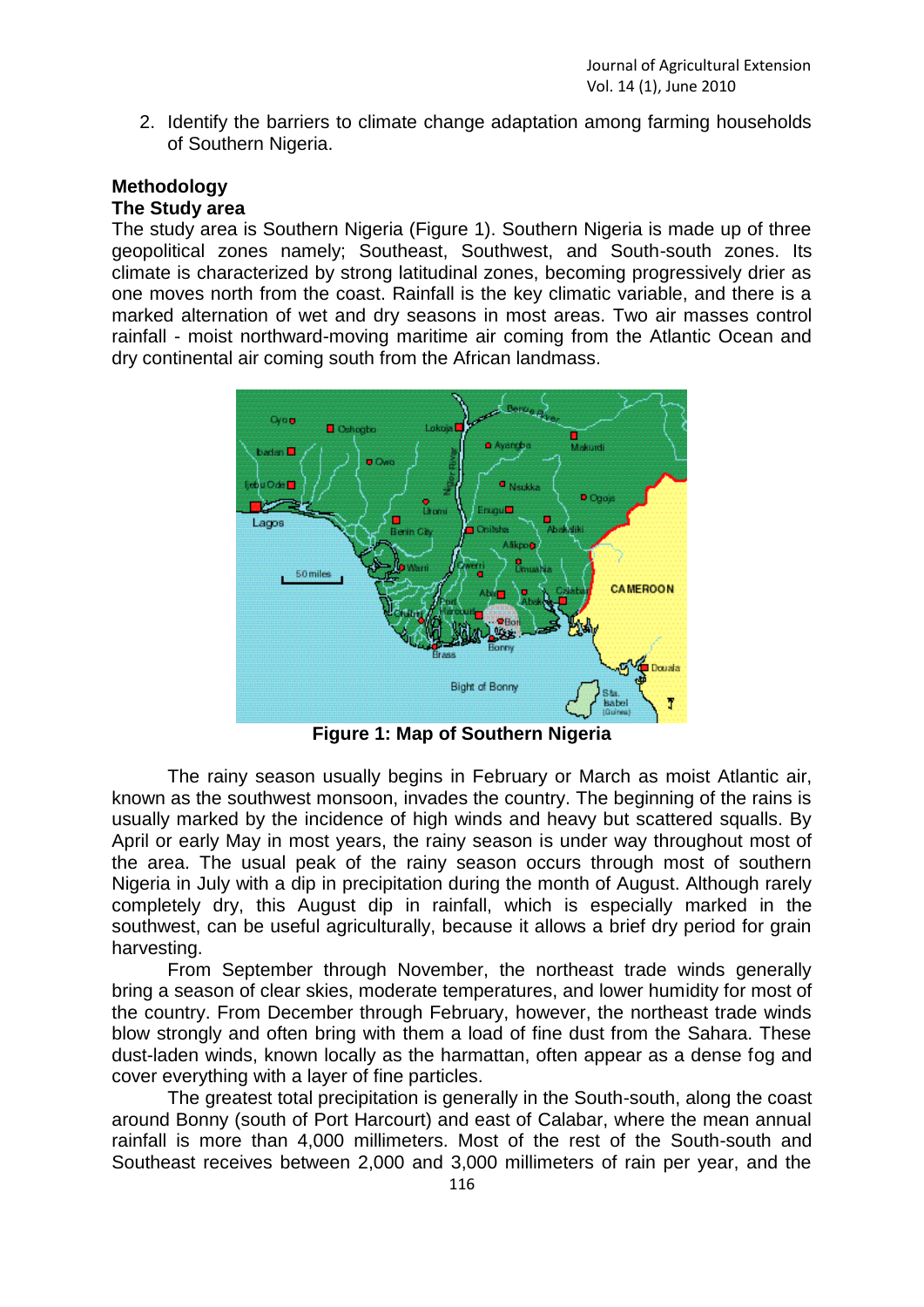Southwest (lying farther north) receives lower total rainfall, generally between 1,250 and 2,500 millimeters per year. Mean annual precipitation at Lagos is about 1,900 millimeters; at Ibadan, only about 140 kilometers north of Lagos, mean annual rainfall drops to around 1,250 millimeters. Moving north from Ibadan, mean annual rainfall in the West is in the range of 1,200 to 1,300 millimeters.

Temperatures throughout Nigeria are generally high; diurnal variations are more pronounced than seasonal ones. Highest temperatures occur during the dry season; rains moderate afternoon highs during the wet season.

The economy of Nigeria historically was based on agriculture, and about 70% of the workforce is still engaged in farming (largely of a subsistence type). The chief crops are cocoa, peanuts, palm oil, corn, rice, sorghum, millet, soybeans, cassava, yams, and rubber. In addition, cattle, sheep, goats, and pigs are raised as livestock.

The distribution of vegetation in Southern Nigeria is dependent mainly on the climate, which becomes increasingly drier further inland from the coast. Climatic zones, therefore, run roughly parallel to the coast, widening or narrowing as geographical features alter the steepness of the climatic gradient. This climatic zoning has resulted in a vegetation zoning, comprising the rain forest zone, the mixed deciduous forest zone, and the parkland zone. The first two are climax systems, but the parkland zone is probably caused by anthropogenic conversion of forest and is maintained by annual bush fires. The natural vegetation of the parkland zone would probably be mixed deciduous forest. Typical mean annual rainfall varies from 2,000 to 2,500 millimeters (mm) in the rain forest zone near the coast to 1,500 to 2,000 mm in the mixed deciduous forest zone.

#### **Sampling procedure and data collection**

Multistage random sampling was employed in the selection of respondents for the study, which covered the three geopolitical zones of Southern Nigeria. In each zone, two states were randomly selected to make a total of six states. These were Abia and Enugu in Southeast, Cross River and Delta in South-south, Ogun and Ondo in southwest. In each state, two agricultural zones were randomly selected to make a total of twelve agricultural zones for the study. These were Umuahia and Aba in Abia state, Enugu and Nsukka in Enugu state, Ikom and Calabar in Cross River state, Delta Central and Delta North in Delta state, Rainforest and Savanna in Ogun state, Ondo central and Ondo North in Ondo state. With the assistance of the respective State extension services departments, one farming community was randomly selected from each agricultural zone, to make a total of twelve communities for the study. These were Oboro and azumini in Abia State, Umulungbe and Edem in Enugu State, Ugep and Nkpatum in Cross River State, Okpe and Okoamako in Delta State, Imala and ijebu-ode in Ogun State and Emureile and Adofure in Ondo State. In each community, also with the assistance of the local extension personnel, a list of farm households was compiled and then thirty farmers randomly selected, making a total of three hundred and sixty (360) farmers for the study. The data collected included socioeconomic characteristics of the respondents and problems encountered in coping with climate change among many others.

#### **Data analysis**

Data from the study were analyzed using both descriptive and inferential statistics. Objective one was analyzed using descriptive statistics including percentage and mean scores, while objective two was analyzed using factor analysis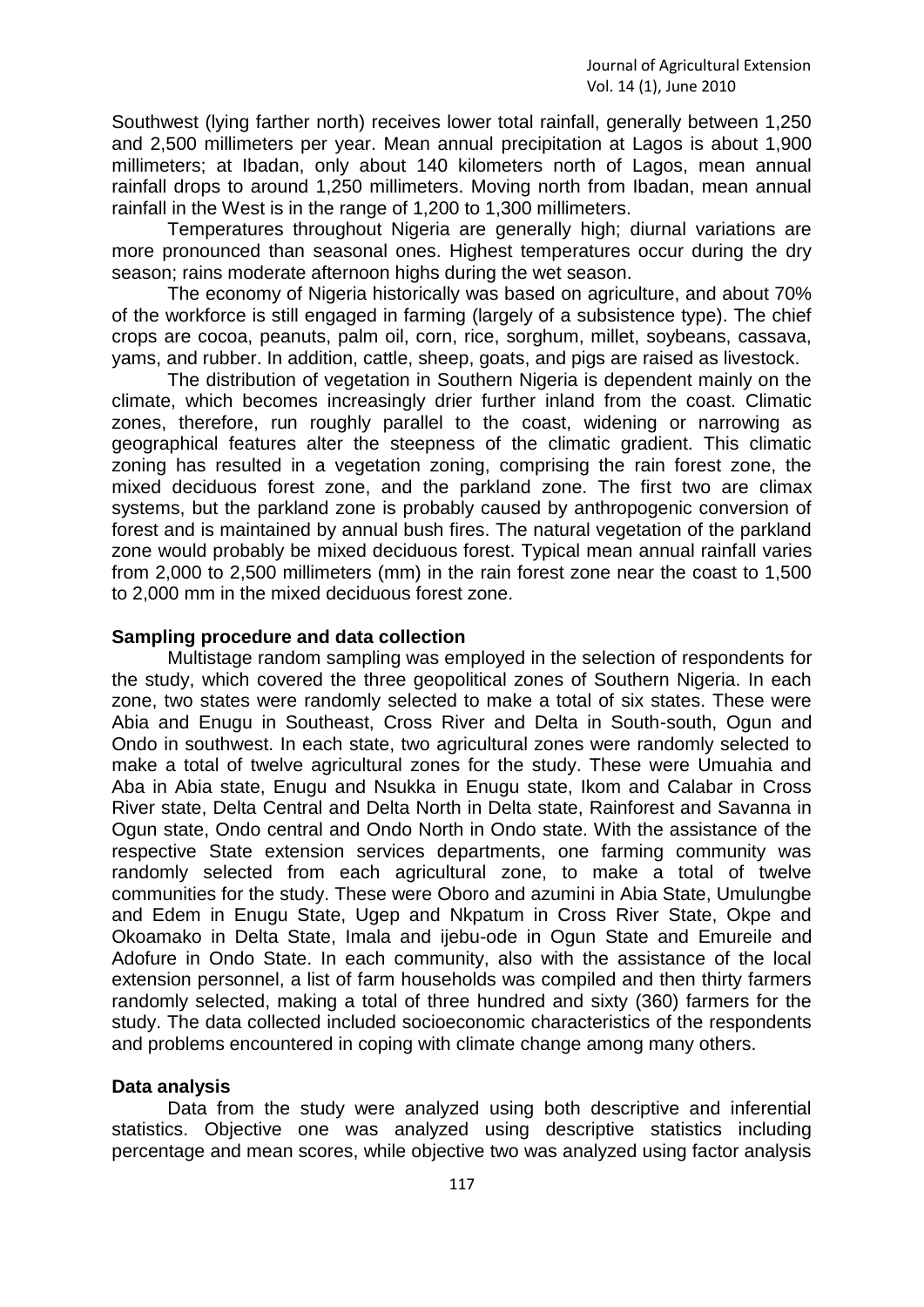with varimax rotation. Only variables with factor loadings of 0.40 and above at 10% overlapping variance were used in naming the factors. Variables that have factor loading of less than 0.40 were not used while variables that loaded in more than one constraints were also discarded (Madukwe, 2004).

#### **Results and discussions**

### **Socioeconomic Characteristics of Respondents**

Results from the study show that majority (70%) of the respondents were male heads of households, while about 30% of them were women heads of households. Nweke and Enete (1999) made similar observation across six countries of sub-Saharan Africa. Bukh (1979) reported that men are most often the heads of households in Africa. They were aged about 49 years on the average with the oldest being 103 years and the youngest being 19 years. This suggests that the farmers were within the economically active age of below 60 years. This is contrary to the expectation that as a result of rural-urban migration, farming has been left to the very old. However, with the current high rate of unemployment, young people may have been resorting to farming. Their average years of farming experience was 22 years with the most and least experienced farmer having 60 and 10 years respectively. Majority (81%) of the respondents were married while the remaining 19% were distributed between widowed (9%), Single (7%), divorced (2%) and separated (1%).

A small number (16%) of the respondents had no certificate to show for their level of education, while majority (35%) had First School Leaving Certificate. About 30% of them had secondary school certificate, 10% had Ordinary National Diploma, and 8% had First Degree while 1% had Masters Degree. On the average, the respondents had about 9 years of formal education. This is in line with the above observation that unemployment may have driven educated young people back to the farm.

The average household size was about 7 persons with a minimum of one person and a maximum of 20 persons per household. Enete and Okon (2010) observed that 60% of the farmers in their sample had household size ranging from 5- 8 persons. Farming was the major occupation for 71% of the respondents while 4% reported that they were artisans as major occupation. Those who were traders were about 10% of the respondents, 12% were public servants, while the remaining 3% had other occupations. This is not surprising as the study was targeted at full time farmers.

Mixed farming was the predominant activity for about 61% of the respondents. The remaining percentage was shared between crop farming (35%) and livestock farming (4%). Mixed farming is generally the most popular farming activity in the country, particularly in the Southern part of the country. Mixed farming is always preferred in order to guard against crop or animal failure. Again, the manure from animals is usually used as cheap organic fertilizers for the crops while the crop residues after harvest serve as fodder materials for the animals.

### **Crops and animals grown/reared in the area**

The first most important crop in the area was Cassava, as ranked by 59% of the respondents (Table 1). Cassava is not only a major staple but also a major source of farm income for the Nigerian farmers (Nweke, 1996). And compared to other crops, cassava is the most resistant to extreme weather events. It is therefore most often described as a hardy crop and may in this sense be the most adaptable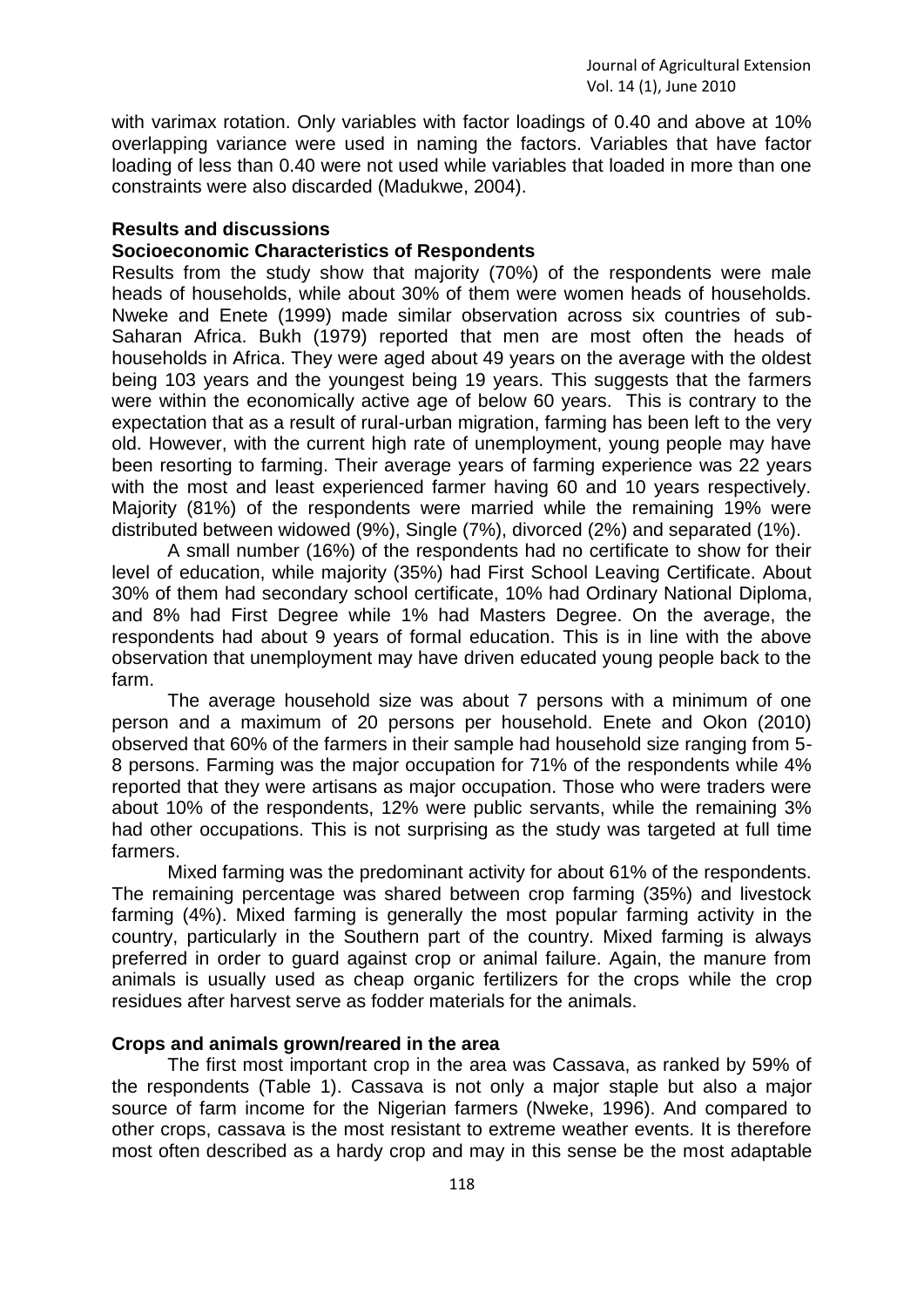crop to climate variations (Enete, 2003). Benhin (2006) reported that one of the strategies which served as an important form of insurance against rainfall variability is increasing diversification by planting crops that are drought tolerant and/or resistant to temperature stresses.

Cassava was followed by yam and maize with about 12% and 6% respectively of the respondents ranking them as the first most important crop. Yam is the second most important root crop after cassava, especially in Southeast Nigeria, where there is generally an annual celebration in honour of the crop in most part of the zone. This was followed by cocoyam as ranked by 5%, cocoa and melon by 4% each, rice and vegetables as ranked by 3% each, cashew by 2%, cowpea/beans and plantain/banana by 1% each of the respondents. Regarding the trend of crop yield in the last ten years, majority (48%) of the respondents reported that it has been decreasing, 34% reported increasing, while 18% suggested that there has been no change in the trend of crop yield in the last ten years.

|  |                                     | Table 1: Percentage distribution of respondents by most important |  |  |
|--|-------------------------------------|-------------------------------------------------------------------|--|--|
|  | crops/animals grown/reared (n= 358) |                                                                   |  |  |

| <b>Most</b>     | important Percentage | <b>Most important animal</b> | <b>Percentage</b> |  |  |
|-----------------|----------------------|------------------------------|-------------------|--|--|
| crop            |                      |                              |                   |  |  |
| Cassava         | 59                   | Poultry                      | 58                |  |  |
| Yam             | 12                   | Goat                         | 32                |  |  |
| Cocoyam         | 5                    | Sheep                        | 3                 |  |  |
| Maize           | 6                    | Cattle                       | 0.5               |  |  |
| Rice            | 3                    | Rabbit                       | 0.5               |  |  |
| Cowpea/Beans    |                      | Pig                          | 3                 |  |  |
| Vegetables      | 3                    | Fish                         | 3                 |  |  |
| Cocoa           | 4                    |                              |                   |  |  |
| Melon           | 4                    |                              |                   |  |  |
| Plantain/Banana |                      |                              |                   |  |  |
| Cashew          | 2                    |                              |                   |  |  |

On the other hand, the most popular (58%) animal reared in the area was poultry as it was ranked first by the respondents (Table 1). About 32% ranked goat as most important while only 3% of the respondents ranked sheep, pig and fish respectively. Cattle and rabbit were ranked by about 0.5% each by the respondents as the first most important animal reared in the area.

On the trend of number of animals produced, majority (37%) of the respondents suggested that production has been on the increase; about 34% reported no change, while 29% said the trend has been on the decrease. Since crops are usually the first casualty of weather variations, it is possible that farmers in the area may have been increasing their animal stock as a means of climate change adaptation.

#### **Constraints to climate change adaptations**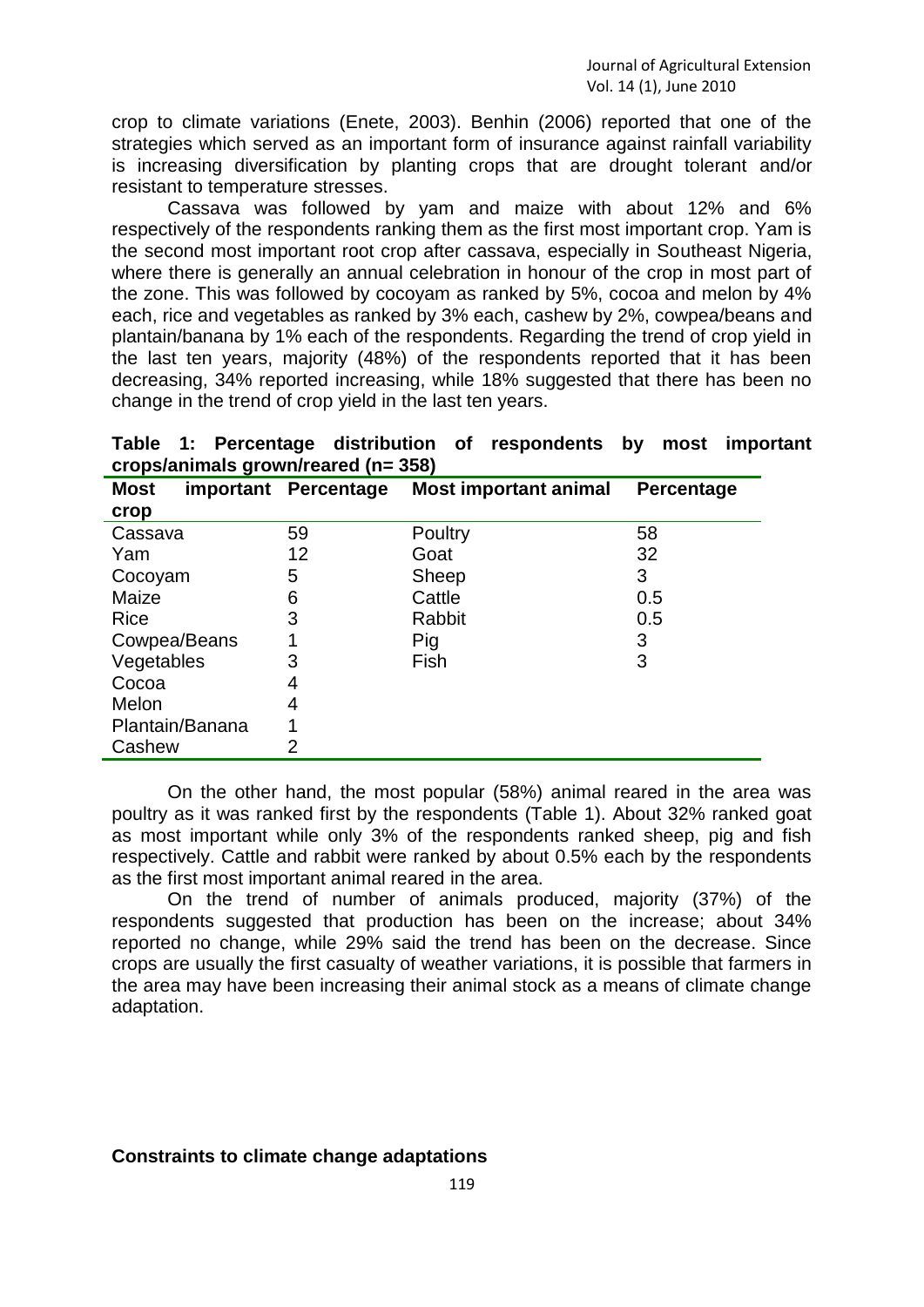Table 2 shows the barriers to effective climate change adaptation among farming households in Southern Nigeria. Data in the table show that seven factors were mainly responsible for the difficulties in adaptation to climate change by the respondents. These factors include; land constraints (factor 1), poor climate change information and agricultural extension service delivery (factor 2), high cost of farm inputs and processing facilities (factor 3), high cost of irrigation facilities and government irresponsiveness to climate change risk management (factor 4), credit constraints (factor 5), labour constraints (factor 6), and income constraints (factor 7).

|                                           |          |              |                          | <b>Component factors*</b> |          |          |                |
|-------------------------------------------|----------|--------------|--------------------------|---------------------------|----------|----------|----------------|
| <b>Constraint items</b>                   | 1        | $\mathbf{2}$ | 3                        | $\overline{\mathbf{4}}$   | 5        | 6        | $\overline{7}$ |
| Limited availability of land for farming  | .863     | .020         | .028                     | $-.072$                   | .135     | .146     | $-069$         |
| High cost of farmland                     | .786     | $-065$       | .283                     | $-0.008$                  | $-0.012$ | .141     | $-140$         |
| Inherited system of land ownership        | .786     | .109         | .052                     | .013                      | $-0.008$ | .046     | .187           |
| Communal system of land ownership         | .697     | .035         |                          | .221                      | .299     | .166     | .023           |
|                                           |          |              | .042                     |                           |          |          |                |
| Poor access to information sources        | .221     | .535         | $\overline{\phantom{0}}$ | $-177$                    | .523     | $-0.005$ | $-0.098$       |
|                                           |          |              | .010                     |                           |          |          |                |
| Non-availability of credit facilities     | .101     | .085         | .162                     | $-0.008$                  | .828     | .096     | .137           |
| High cost of irrigation facilities        | .088     | $-167$       | .076                     | .718                      | .234     | .040     | $-0.249$       |
| Non-availability of farm inputs e.g.      | .049     | $-079$       | .600                     | .262                      | .390     | .082     | $-0.036$       |
| improved seeds                            |          |              |                          |                           |          |          |                |
| high cost of fertilizers and other inputs | .476     | .074         | .175                     | .032                      | .533     | .039     | .221           |
| Inadequate knowledge of how to cope       | .488     | .400         | .009                     | $-0.041$                  | .212     | $-296$   | .337           |
| or build resilience                       |          |              |                          |                           |          |          |                |
| High cost of improved varieties           | .175     | .124         | .862                     | .082                      | .086     | .053     | $-0.045$       |
| Non-availability of farm labour           | .279     | .015         | .053                     | .313                      | .027     | .729     | $-075$         |
| High cost of farm labour                  | .133     | .105         | .192                     | $-0.055$                  | .134     | .765     | .212           |
| Lack of access to weather forecast        | .253     | .567         | $\overline{\phantom{0}}$ | .333                      | .212     | $-294$   | $-0.013$       |
| technologies                              |          |              | .014                     |                           |          |          |                |
| Government<br>irresponsiveness<br>to      | .091     | .242         | .010                     | .546                      | $-.190$  | $-0.015$ | .214           |
| climate risk management                   |          |              |                          |                           |          |          |                |
| Non-availability of storage facilities    | $-0.085$ | $-0.14$      | .428                     | .646                      | $-0.075$ | .195     | .057           |
| Limited income                            | .147     | .052         | .233                     | .052                      | .287     | .312     | .676           |
| Non-availability of processing facilities | $-124$   | $-.103$      | .555                     | .556                      | $-0.034$ | .116     | .058           |
| High cost of processing facilities        | .252     | .122         | .652                     | .064                      | .105     | .170     | .375           |
| Traditional beliefs/ practices e.g. on    | .284     | .357         | .250                     | .067                      | .027     | .357     | $-477$         |
| the commencement of farming season        |          |              |                          |                           |          |          |                |
| etc                                       |          |              |                          |                           |          |          |                |
| agricultural extension<br>Poor<br>service | $-0.049$ | .844         | .188                     | $-078$                    | .075     | .102     | $-0.033$       |
| delivery                                  |          |              |                          |                           |          |          |                |
| Lack<br>capacity<br>of<br>extension<br>of | .000     | .869         | .155                     | $-0.020$                  | $-0.055$ | .136     | $-.040$        |
| personnel to build resilience capacity    |          |              |                          |                           |          |          |                |
| of farmers on climate change              |          |              |                          |                           |          |          |                |
| Poor information on early<br>warning      | .022     | .776         |                          | .045                      | .039     | .006     | .161           |
| systems                                   |          |              | .284                     |                           |          |          |                |

|           | Table 2: Barriers to climate change adaptation among farming households |
|-----------|-------------------------------------------------------------------------|
| $(n=360)$ |                                                                         |

*\*1= Land constraints; 2= Poor climate change information and agricultural extension service delivery; 3= High cost of farm inputs and processing facilities; 4= High cost of irrigation facilities and government irresponsiveness to climate change risk management; 5= Credit constraints; 6= Labour constraints; and 7= Income constraints.*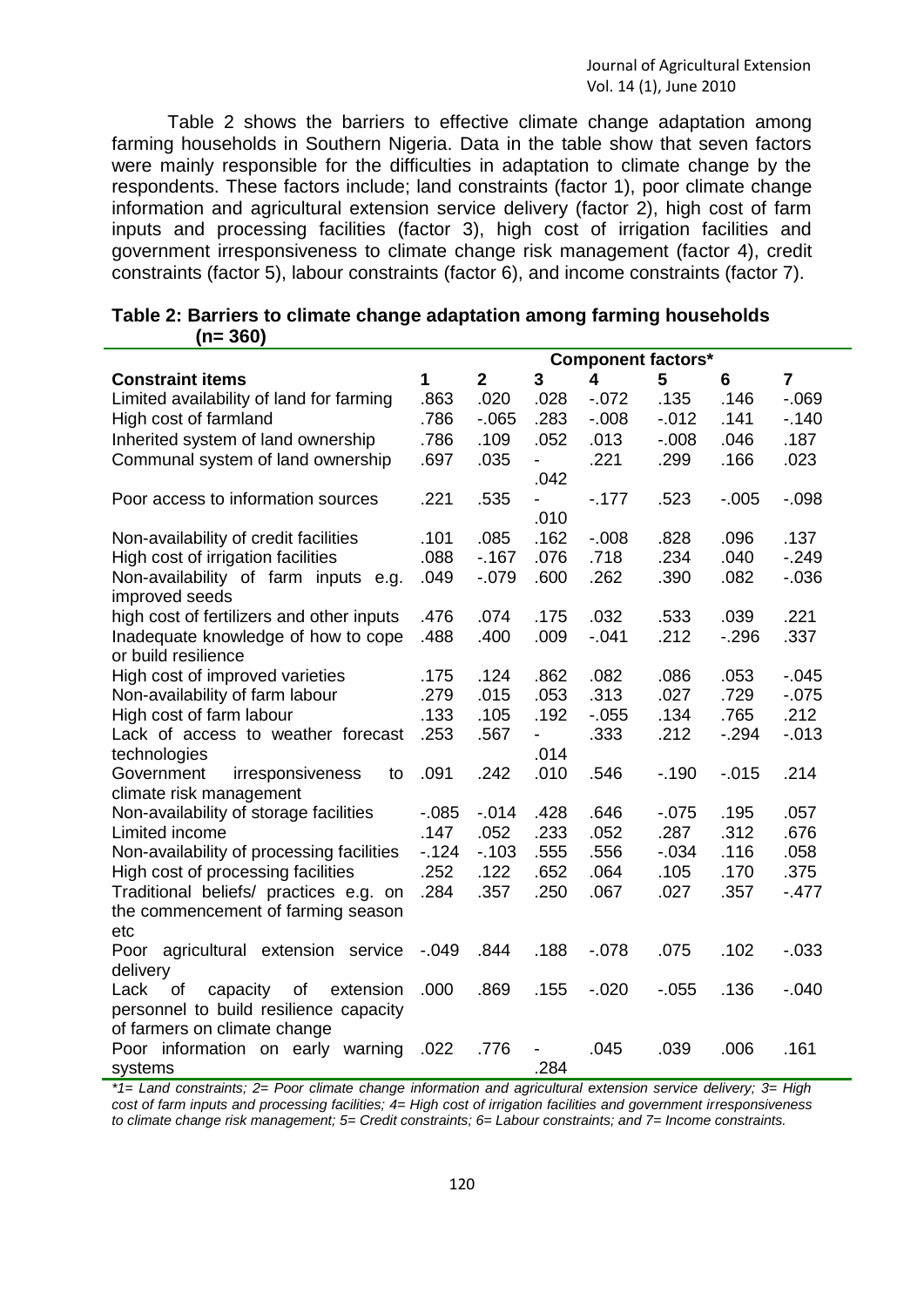The specific issues that amplified land constraints (factor 1) include; limited availability of land for farming (0,863), high cost of farmland (0.786), inherited system of land ownership (0.786) and communal system of land ownership (0.697). In traditional societies, individual farmers do not usually have title to farmland but enjoy user rights, which could be withdrawn at any time by the custodian of the communal land. Benhin (2006) noted that farm size and land tenure status are some of the major determinants of speed of adoption of adaptation measures to climate change.

Under factor 2 (poor climate change information and agricultural extension service delivery), the factors that loaded high were; lack of access to weather forecast technologies (0.567), poor information on early warning systems (0.776), poor agricultural extension service delivery (0.844) and lack of capacity of extension personnel to build resilience capacity of farmers on climate change (0.869). In the present information age, information problems could pose serious challenges to farmers' coping strategies as they may not be aware of recent developments regarding climate change adaptations and the necessary readjustments needed. The lack of adaptive capacity due to constraints on resources such as the lack of access to weather forecasts creates serious gaps between the farmers and useful information that should help them in their farm work. Weather forecasts are supposed to quide farmers on climate variability so that they can make informed decisions and useful farm plans. However, the absence of this facility will undoubtedly make the farmers become ignorant of the weather situations and hence become vulnerable to the impact of changes in the climate and weather.

The variables that loaded high under factor 3 (high cost of farm inputs and processing facilities) include high cost of improved varieties (0.862), non-availability of farm inputs (0.600) and high cost of processing facilities (0.652). All these variables suggest scarcity of resource inputs, which raise their prices beyond the reach of the farmers. This could pose threats to the coping strategies of the farmers. As noted by Reilly (1996), climate change might constitute significant addition to the stresses already borne by farmers such that adapting to it might be beyond their resource capabilities.

Regarding factor 4 (high cost of irrigation facilities and government irresponsiveness to climate change risk management), the variables that loaded include high cost of irrigation facilities (0.718) and government irresponsiveness to climate risk management (0.546). According to Deressa (2008), poor irrigation potentials can most probably be associated with the inability of farmers to use the already existing water due to technological incapability. Most African farmers are resource poor and cannot afford to invest on irrigation technology for climate change adaptation so as to sustain their livelihood during harsh climate extremes such as flooding and drought. In addition, government institutions responsible for climate change issues in Nigeria, like every other government institutions in most developing countries are still weak and irresponsive to the yearnings of the people.

Factor 5 (credit constraint) just have one variable loaded – non-availability of credit facilities (0.828). The result of a study conducted by Centre for Environmental Economics and Policy in Africa across African countries showed that lack of access to credit is a major problem encountered by farmers in adapting to the effects of climate change (Benhin, 2006). Enete and Achike (2008) also noted that undercapitalized farmers fail to adopt the required level of agricultural technologies that will ensure profitable return.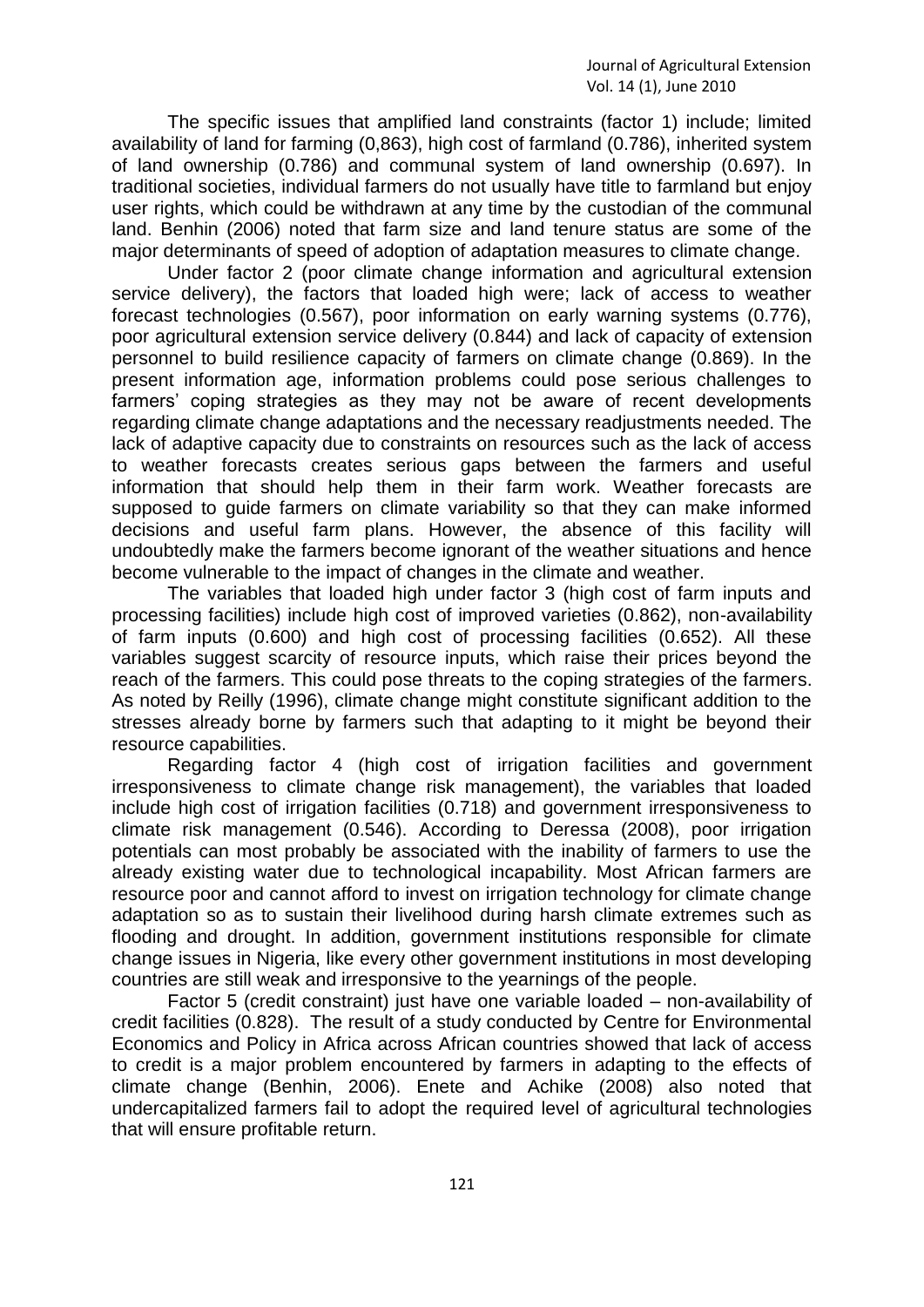Under factor 6 (labour constraints), the variables that loaded include nonavailability of farm labour (0.729) and high cost of farm labour (0.765). Some analyses of barriers to climate change adaptation show that shortage of farm labour is one of the major constraints to adaptation by farmers (Deressa, 2008).

In factor 7 (income constraint), only one variable; limited income (0.676) loaded. This is essentially related to factor 6, all of which point to lack of money by the farmers as a constraint to adaptation. Lack of money hinders farmers from getting the necessary resources and technologies which facilitates adaptation to climate change. Adaptation to climate change is costly and this cost could be revealed through the need for intensive labour use. Thus, if farmers do not have sufficient family labour or the financial capacity to hire labour, they cannot adapt to climate change. Moreover, Deressa (2008) reported that most of the problems or constraints encountered by farmers in adaptation to climate change are associated with poverty.

#### **Conclusion and recommendations**

Climate change is perhaps the most serious environmental threat to the fight against hunger, malnutrition, disease and poverty in Africa, essentially because of its impact on agricultural productivity. The study confirms that young adults still take up farming as their major occupation in the rural areas. It showed that the major staple crops of these farmers were cassava, yam and maize; while the most important animals reared were poultry and goats. However, mixed farming was the most popular farming activity in the region. Again, the study identified the major barriers to effective climate change adaptation among farming households in Southern Nigeria. These factors include; land constraints, poor climate change information and agricultural extension service delivery, high cost of farm inputs and processing facilities, high cost of irrigation facilities and government irresponsiveness to climate change risk management, credit constraints, labour constraints, and income constraints.

Every adaptation effort results from both intrinsic and extrinsic factors. Intrinsic factors are the efforts made by the vulnerable people themselves (farming households in this case) such as farmers, farmer associations, rural youth associations, community groups, etc; while extrinsic factors are the efforts from external people including governmental agencies, non-governmental agencies, Donor agencies, civil society organizations, etc. Integrating these efforts in a synergistic manner usually results in a more effective adaptation to climate change impacts. However, judging from the poor rural background of most farming households in Nigeria (and in most developing societies), farmers will surely need extrinsic supports in order to be able to break the barriers to effective climate change adaptation.

#### **Acknowledgements**

We wish to thank the British Department for International Development (DFID) for providing the funds used to conduct this research under the Development Partnerships in Higher Education (DelPHE) programme. We appreciate the British Council, Nigeria for the effective implementation of the DelPHE programmes in Nigeria and all the participating institutions in the DelPHE 326 Project including; University of Nigeria, Nsukka (UNN); African Institute for Applied Economics (AIAE), Enugu; and the University of Reading (UoR), United Kingdom.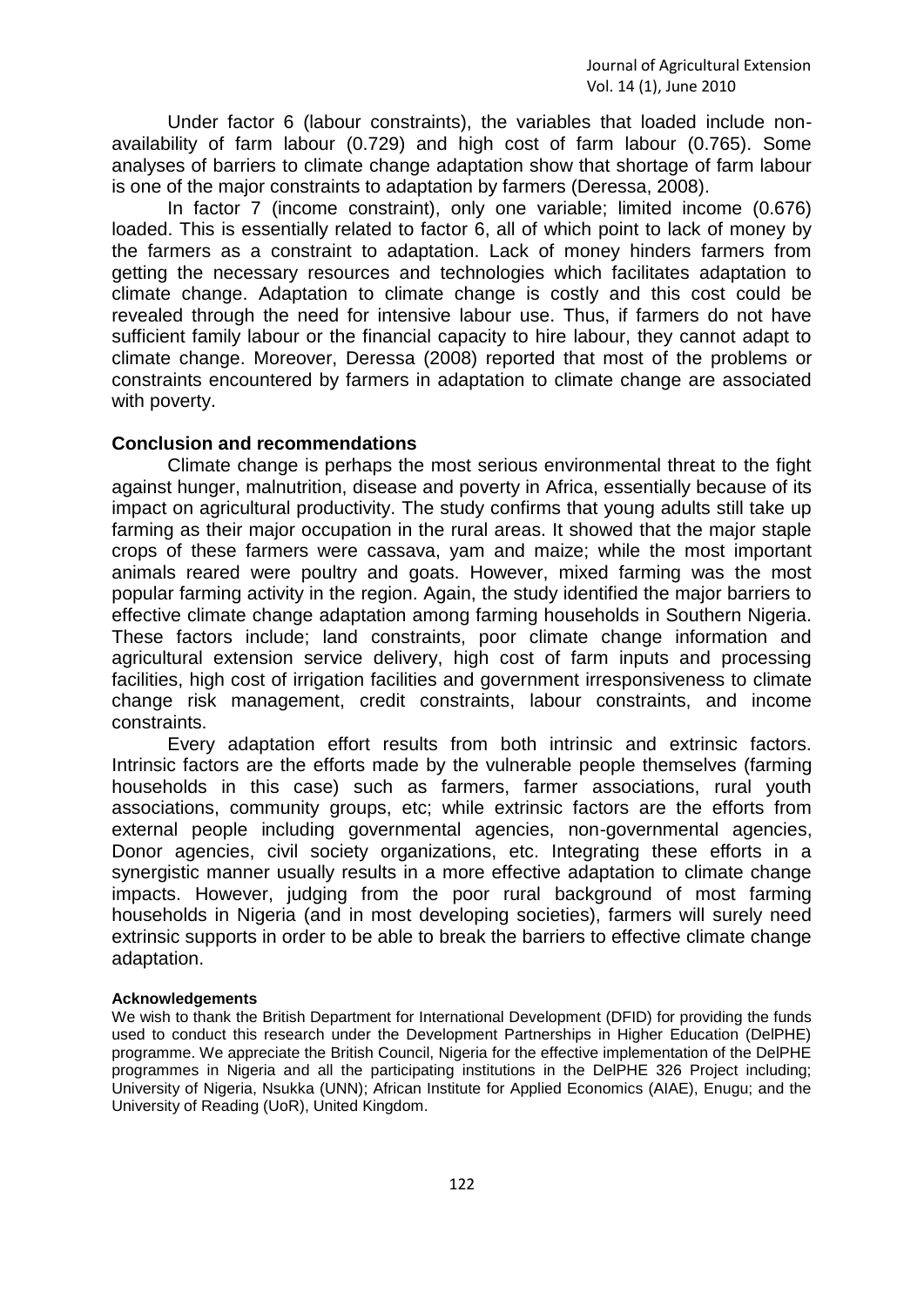## **References**

- Benhin, J.K.A. (2006) Climate change and South African agriculture: Impacts and adaptation options. Centre for Environmental Economics and Policy for Africa (CEEPA) Discussion paper No. 21. CEEPA, University of Pretoria, South Africa.
- Bukh, J. (1979) The village woman in Ghana. Centre for Development Research publications series 1. Scandinavian Institute of African Studies, Uppsala, Sweden.
- Deressa, T. (2008) Analysis of perception and adaptation to climate change in the Nile Basin of Ethiopia. An unpublished Ph .D. thesis, Centre for Environmental Economics and Policy for Africa (CEEPA), University of Pretoria, South Africa.
- Enete, A.A. and Achike, I..A (2008) Urban Agriculture and Food Insecurity/Poverty in Nigeria; the case of Ohafia-Southeast Nigeria. *Outlook on Agriculture Vol. 37, No 2, pp 131-134.*
- Enete, A.A. (2003) "Resource Use, Marketing and Diversification Decisions in Cassava Producing Household of Sub-Saharan Africa‖. *A Ph.D Dissertation*  Presented to the Department of Agricultural Economics, Catholic University of Louvain, Belgium.
- Enete, A.A. and Okon U.E. (2010) Economics of waterleaf production in Akwa Ibom State. *Field Action Science Reports (FACTS), Vol 4.*
- German Advisory Council on Global Change (WBGU) (2004) World in Transition: Fighting Poverty through Environmental Policy. Earthscan, London.
- Intergovernmental Panel on Climate Change, IPCC (ed) (2001) Climate Change 2001: Impact, Adaptation and Vulnerability. Contribution of Working Group II of the Intergovernmental Panel on Climate Change to the Third Assessment Report of IPCC. London: Cambridge University Press.
- Jones, P.G. and Thornton, P.K. (2003) Croppers to livestock keepers: Livelihood transition to 2010 in Africa due to climate change. Global Environmental Change, World Health Organization, Geneva, Switzerland.
- Madukwe, M.C. (2004) "Multivariate Analysis for Agricultural Extension Research". In: Terry. A. O. (ed) *Research Methods in Agricultural Extension*. Pp 206 – 236.
- Nweke, F.I. and A.A. Enete (1999) Gender surprises in food production, processing and marketing with emphasis on cassava in Africa. COSCA working paper No. 19, COSCA, IITA, Ibadan, Nigeria.
- Nweke, F.I. (1996) Cassava: A cash crop in Africa. COSCA working paper No. 14, COSCA, IITA, Ibadan, Nigeria.
- Ozor, N. (2009) Implications of Climate Change for National Development: The Way Forward. Debating Policy Options for National Development; Enugu Forum Policy Paper 10; African Institute for Applied Economics (AIAE); Enugu, Nigeria: 19-32. Available online at:

<http://www.aiaenigeria.org/Publications/Policypaper10.pdf> (viewed 14 November 2009).

Ozor, N; Madukwe, M.C.; Onokala, P.C; Enete, A.; Garforth, C.J.; Eboh, E.; Ujah, O.; and Amaechina, E.; (2010). *A Framework for Agricultural Adaptation to Climate Change in Southern Nigeria.* A Development Partnerships in Higher Education (DelPHE) 326 Project Executive Summary supported by DFID and implemented by the British Council; Enugu; African Institute for Applied Economics.